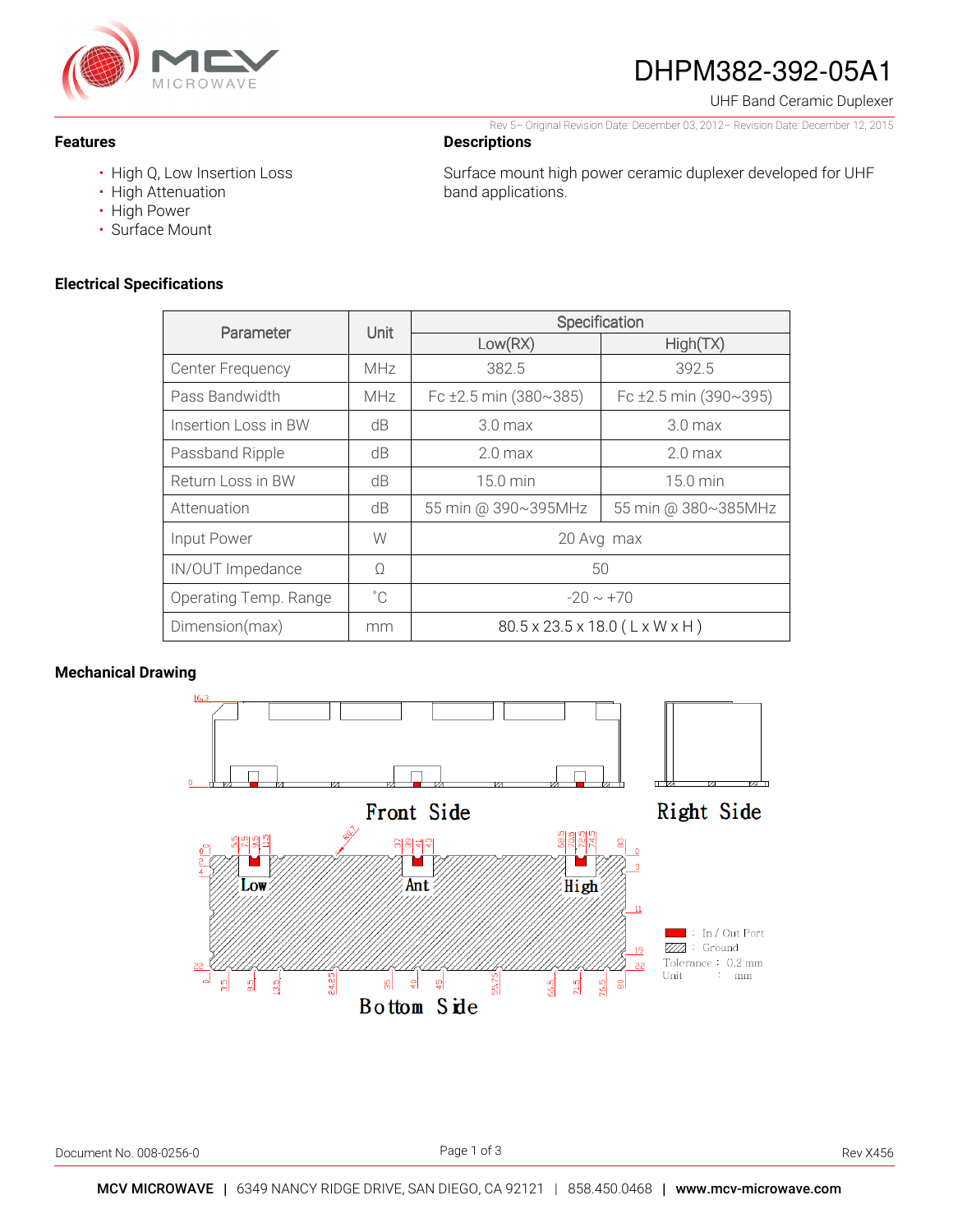

## DHPM382-392-05A1

UHF Band Ceramic Duplexer

Rev 5– Original Revision Date: December 03, 2012– Revision Date: December 12, 2015

### **Recommended PCB Layout**



### **Electrical Response**



Document No. 008-0256-0 **Rev X456** Rev X456